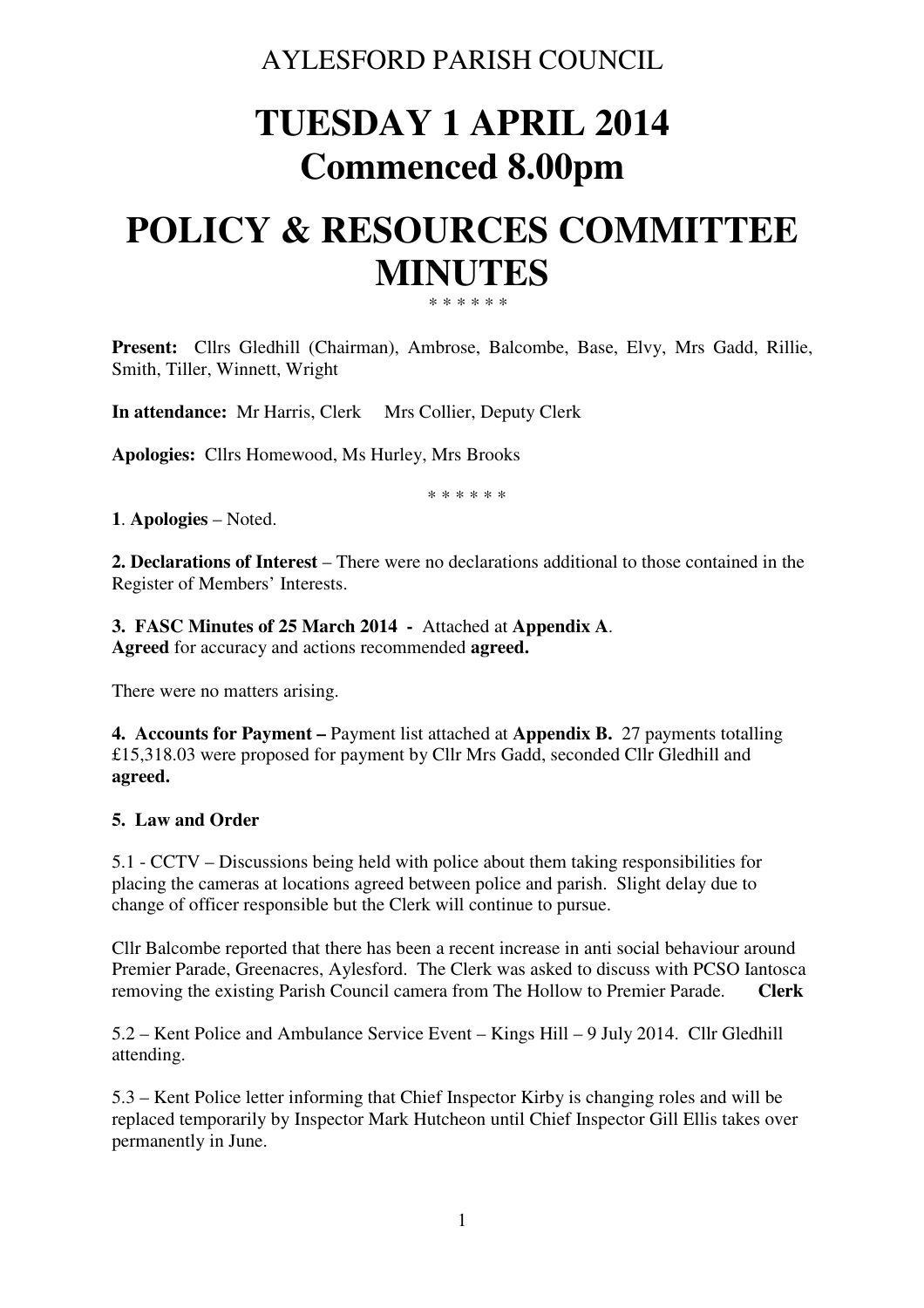# **6. New Eccles Car Park**

Trenport are still indicating that the delay is because the La Farge solicitors are not progressing the transfer of a small area of land that was not handed over to Trenport at the time of sale. Trenport and the Parish are working at trying to get La Farge to action the transfer as soon as possible. Clerk anticipates there will be a need to apply for an extension of the original planning permission which runs out in August 2014.

Clerk has met with Shirley Boards of Trenport and at her suggestion has sent e mails to the appropriate departments within Trenport to try and get this moving.

Cllr Balcombe reported that he has also asked TMBC Officers if they can offer any assistance in progressing the negotiations with Trenport and they have indicated they will do what they can.

Belgrave Street – Rear access temporary surface improvements completed and well received by most residents.

## **7. Council Policy on Further Allotment Site/Recreational Land**

Land beyond Yoakley Land – Clerk awaiting contact from KCC to discuss.

Land adjacent to Blue Bell Hill recreation ground – Clerk reported he has received details from the agent and shared them with Members. It is an irregular shaped area of woodland totalling approximately 20 acres being offered for sale at between £60 – 70,000. Clerk and any other interested Members will view and make a report to the next ESC.

### **8. Council Policy on Recreation Ground Use**

Signage for all Parish owned open spaces progress report. Discussions on design taking place with Royal British Legion Industries.

### **9. Rugby Club/Netball League**

Club's solicitors have requested a minor variation to the lease to enable the Netball League to undertake some development and to allow a better sharing of both sides facilities. There was no objection to this and it was **agreed** the Chairman should agree and sign the variation. **Gledhill/Clerk** 

### **10**. **Flood Defences** - No report to this meeting.

### **11**. **Parish Council Website**

Clerk reported on discussions with potential suppliers. He has contacted three suppliers. One was not suitable. 'In Touch with Communities' offered the type of product required, training and initial enquiries had shown good customer service – cost £2555 plus £365 annual charge. 'Parish Council Net' offered a similar product but without training, although this might be offered with an additional charge, and their customer service to date had not been so reliable – the Clerk is still awaiting a response to various questions he has raised. However Parish Council Net has been used by Boxley Parish Council whose Assistant Clerk has stated that despite some teething problems when setting up, the product is now working very effectively – cost £900 plus £300 annual charge. The Clerk also stated that there would be no payment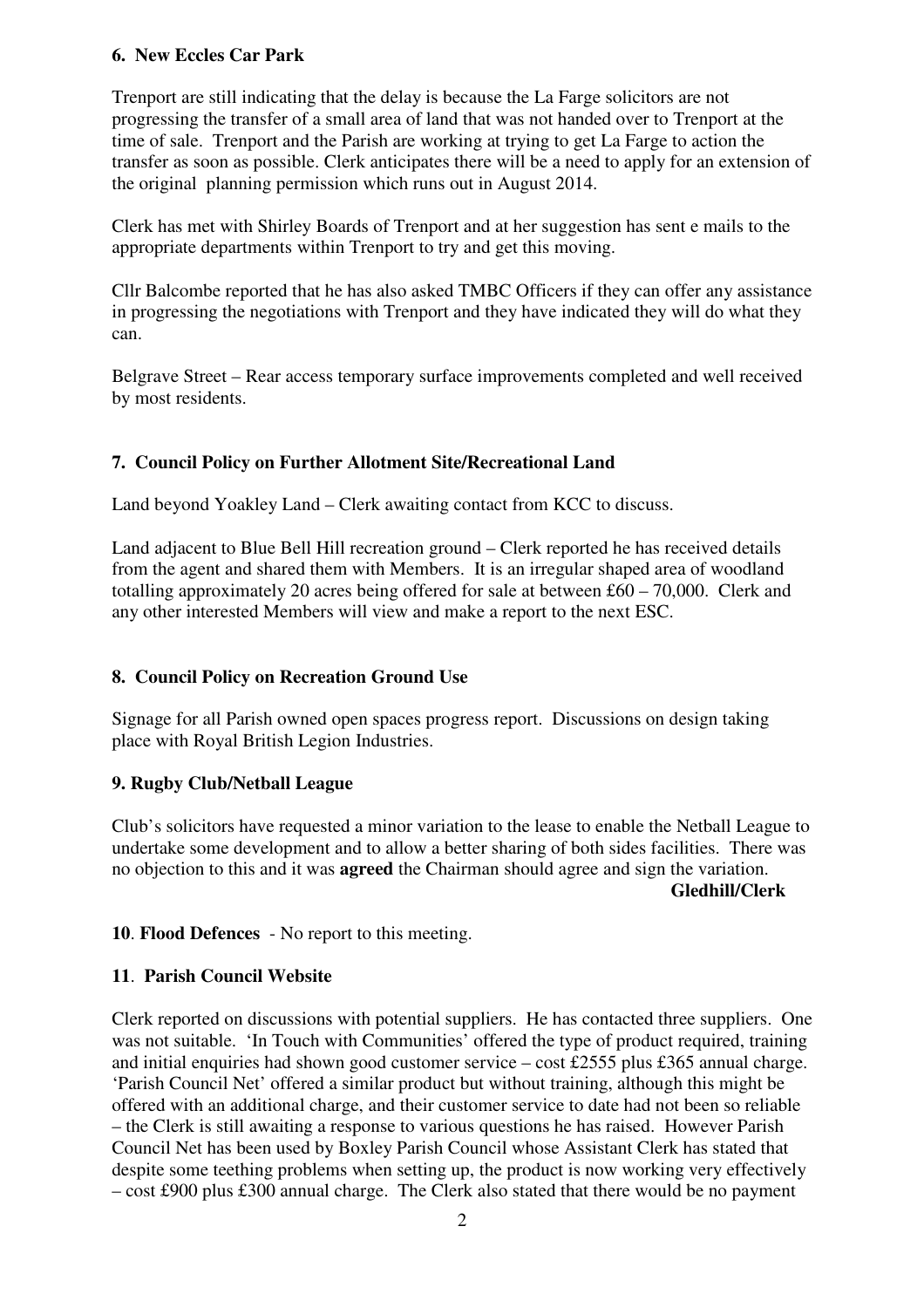to Parish Council Net until the product was fully operational and the Clerk/Council were entirely satisfied with it.

Due to the similarity of the two products and the large variation in price, the Clerk recommended that he continues with his negotiations with Parish Council Net and if they eventually satisfy his enquiries, he should proceed with the purchase of their product at an initial cost of £900. If he is not satisfied he will come back to the Committee to agree alternative steps. This was proposed by Cllr Gledhill, seconded Cllr Balcombe and **agreed. Clerk** 

# **12. Staffing**

12.1 - The Staffing Committee met on 18 March to consider whether to retain the **Clerk** following the conclusion of his six month probationary period. The committee **agreed** to confirm the appointment of Neil Harris as the Clerk on a permanent basis.

The Committee also **agreed** to recommend to the Policy and Resources Committee that:-

- (1) The Clerk prepare a standard form of contract of employment for all staff and that the Staffing Committee be given delegated authority to agree the said contract of employment **AGREED Clerk**
- (2) The request from the Clerk for up to 15 days unpaid leave to be granted to him for each leave year be approved. **AGREED**

12.2 - Confirmation of **salary increases** effective from 1 April 2014 as agreed at FASC 26 November 2013 attached at **Appendix C.** Noted.

### **13. Council Vacancies**

Vacancies still exist as follows:

1 Walderslade; 4 Aylesford South; 1 Eccles.

#### **14. Software Purchases**

**Digital Mapping Software from Pear Technology**. Training has taken place and staff have started using the system.

**Tree survey** – Survey has been completed and initial report on work required received. Quotes now being worked on. Likely to involve considerable expense over the next 12 months. Tree identified in Yoakley Land as in a dangerous condition was **agreed** for removal immediately. **Clerk** 

#### **15. AVCC Lease**

Clerk is now working on a set of rules for the operation of the car park and instructing the Council's solicitors on the renewal of the lease. Clerk has also written to the Secretary of State seeking consent to waive the requirement to obtain the best commercial value for the site.